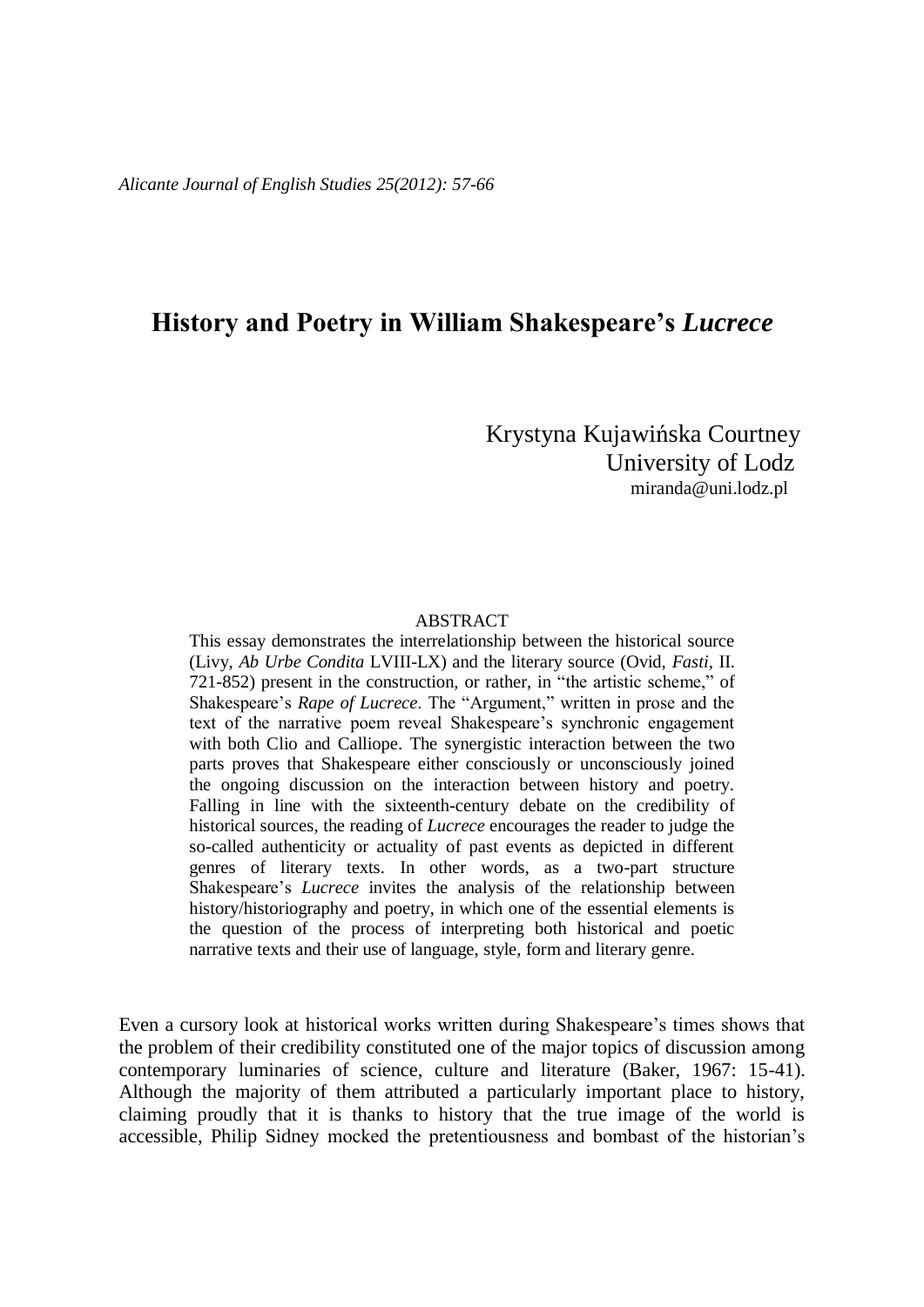profession. He maintained that a person occupied with history is usually an oldfashioned pedant, ""loden with old Mouse-eaten records [. . .], a wonder to young folkes and a tyrant in table talke," who refers incessantly to Cicero in order to prove his or her erudition, and protests "in a great chafe, that any man for teaching of vertue, and vertous actions, is comparable to him." First of all, "this buffoon," as the poet calls the historian later in the same work —*An Apologie for Poetrie*— (1579, published 1595) has no grounds for attributing erudition to himself, for his knowledge limits itself mainly to plagiarisms or works based on "the notable foundation of hearsay," most often full of errors and modifications. Moreover, his study method —as we would call it today— belittles the value of the created work, since the historian shows "not to what should bee but to what is, to the particular truth of things and not to the general reason of things" (Sidney, 1904: 162, 164).

Although Sidney's critical comments do not express the general opinion of the Elizabethan philosophy of history, they do present two very important issues. In those times it was believed, following the ancients, that the main purpose of historical works was to determine and declare the truth about past events, and that this truth should play the role of a moral paradigm for relationships between people, confirmed by the experience of eminent individuals. Therefore, history —in contrast to other types of writing— was meant to tell the truth as well as to give useful advice on living in society. An attitude to history is expressed by Richard Stanyhurst, who wrote in Holinshed's *Chronicles of England, Scotland, and Ireland* that history is "the marrow of reason, the creame of experience, the sap of wisdome, the pith of judgement, the librarie of knowledge, the kernell of policie, the unfoldresse of treacherie, the kalendar of time, the lanterne of truth, the life of memories, the doctresse of behaviour, the register of antiquitie, the trumpet of chivalrie." Even if some Elizabethan humanists, Sidney among them, had serious reservations about the two prerogatives of history, truth and moral usefulness, most of them believed this topic to be so important that they incessantly analyzed the purposes and methods of the philosophy of history. Shakespeare was already a participant in these debates at the beginning of his career, as the narrative poem *Lucrece* testifies*.* 1

When writing his *Lucrece*, Shakespeare used two sources: the first book of *Ab Urbe Condita* or *Books from the Foundation of the City*, published also under the title *History of Rome*, particularly chapters LVIII-LX, written by Titus Livius (Walsh, 1966: 115-142), and Ovid's *Fasti: On the Roman Calendar*, 721-852, a very popular poetic work in sixteenth-century England (Miola, 1983: 20).<sup>2</sup> Even though the events described in these works are nowadays regarded as legends or myths (all archive materials concerning the history of Rome before 390 B.C., that is the First Gallic Invasion, having been destroyed), when Shakespeare was writing they were thought to be historical facts. The respect with which the works of Livy and Ovid were treated in sixteenth-century Europe was greatly influenced by the indisputable authority of their authors. This issue is discussed, among others, by Warren Chernaik (2011: 25-33), who points out that Shakespeare had to work with two stylistically different narrations of Lucrece's story. Using accessible official documents, including decrees of the senate as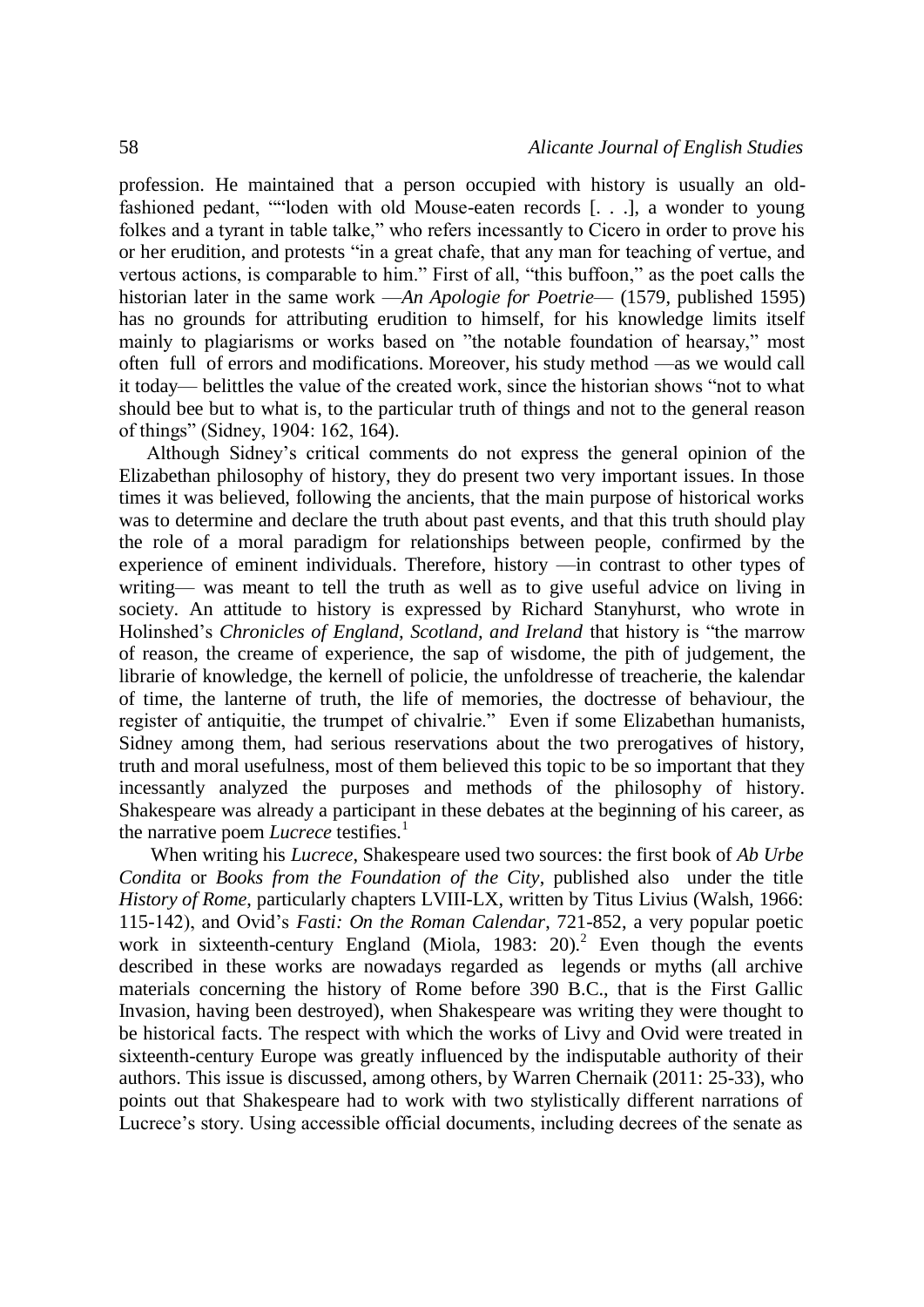well as diplomatic and army correspondence, Livy set Lucrece's story against a wide sociopolitical background, retaining a historian's distance in his prose. The poetic version of the events, proposed by Ovid, has above all —even if this is primarily because of the genre— an emotional character: it captures mostly Lucrece's and Tarquin's psychological and emotional states (Cousin, 2000: 49-58).

This ideologically and stylistically differential interpretation of historical events found its reflection in Shakespeare's *Lucrece*, to which its structure contributes significantly. The work is composed of two parts: the Argument, written in prose, and the text of the narrative poem.<sup>3</sup> Analysis of the mutual relationships between these parts, as I shall try to prove, supports the thesis that the use of this particular structure allowed Shakespeare, either consciously or unconsciously, to participate in this debate on the interactions between history and poetry (or a literary work in general). Some scholars claim, however, that the Argument was not actually written by Shakespeare, as —in their opinion— its prose, "stiff and artificial" (Talbot, 1950: 75), is radically different from the prose used by him in many of his dramas. This view was definitely undermined by Peter Hyland, who pointed out that the prose used in Shakespeare's plays always performs the function of characterizing the *dramatis personae* (2003: 106).

The process of comparing the sources used by Shakespeare in creating the greater part of his dramatic works, and not only the ten plays about the history of England, proves that the multiplicity of interpretations of historical facts was not unknown to him. In fact the entire professional life of the poet was an experimentation with ways of translating history into dramatic form (Kujawinska Courtney, 1997: 16-26). The richness of historical facts and their interpretations in the sources available to Shakespeare must have inspired the poet to reflect on which of them should be chosen for the literary work that was to be created, and which should be omitted. It is enough to mention here historians' conflicting opinions about the reign of Richard III, opinions to which Shakespeare had access through source literature (including chronicles, *Mirror of Magistrates* and various literary works). The assertion present in the concluding Chorus to *Henry V*, saying that drama is a collection of characters' deeds, mangling by starts the full course of their glory"  $(4)$  is —in my opinion— one of the instances in which Shakespeare overtly commented on the method of translating historical sources into literary form.<sup>4</sup>

Writing *Lucrece* was his first serious attempt at applying this method, the more so as the two principal sources used by Shakespeare —*History of Rome* and *Fasti*— differ from one another regarding the representation of the facts and the characterization of the *dramatis personae*. For instance, Livy's narration, referring to the tyranny of King Tarquin the Proud and describing the systemic changes that took place in Rome after Lucretia's suicide, situates the tragedies against a wide historical background. Ovid's text mainly presents the emotions of the principal characters, particularly of Lucretia, and devotes much space to authorial reflections and comments. Combining these two texts, Shakespeare's narrative poem provided a perspective on two conceptions of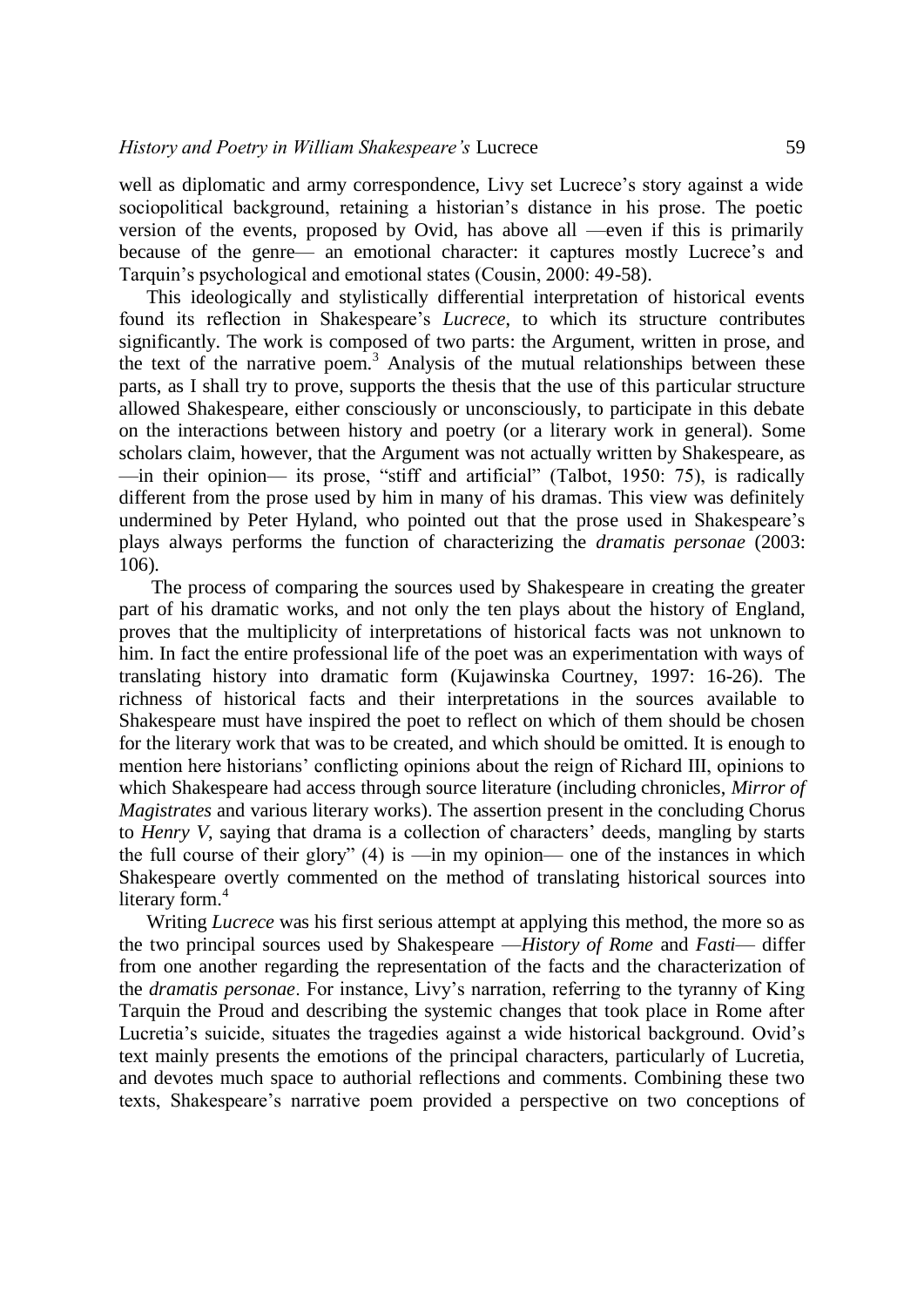history, as can be seen in the styles used, one formal and one emotional and behaviourist.

Although *prima facie* the Argument seems merely to fulfill the function of a summary preceding the main content of the work, a comparative analysis of its text with the text of the poem reveals that the relationship between them significantly influences the interpretation of the work. On the one hand, the Argument, showing not only the tyranny of King Tarquin the Proud, which has an unquestionable influence upon the sexual tyranny of the King's son, but also the punishment received, accords with a providential vision of history. The fall of the house of Tarquin is just and even desired, since it is accompanied by the restoration of order to the world. On the other hand, commencing *in medias res*, the content of the poem *Lucrece* oscillates between narration and drama. This, together with its almost laconically short ending, imitates, on the narrative level, the arbitrariness accompanying the causality of the events happening in the life of its heroine. If, however, the behaviour of the main figures is linked to the values of the society in which they are living, the poetic part of the work illustrates that the motivations involved are more complex than indicated by the emotionless prose of the Argument. It is the combination of interactions between inclinations and desires present in a given culture that is primarily responsible for human behaviour.

The poem's most significant divergence from the content of the Argument is its political dimension: about one fifth of the text of the Argument is devoted to politics, whereas in the poetic part these issues occupy no more than a few lines. The information given in the Argument is one of the factors that allow readers to become conscious of the relationship between the family's predisposition to tyranny and the behaviour of Sextus Tarquinius, as well as the political effects of his crime. We learn that his father, Lucius Tarquinius, "for his excessive pride surnamed Superbus, after he had caused his own father-in-law Servius Tullius to be cruelly murdered, and, contrary to the Roman laws and customs, not requiring or staying for the people's suffrages, had possessed himself of the kingdom" (Argument, lines 1-5). The poem, on the other hand, only makes a brief reference to the fact that Sextus Tarquinius is his "proud issue" (37), of which Lucrece is aware, in receiving her "princely guest" (90) at night, with appropriate honours. These quite laconic references to his kingly position become, however, the main argument of her requests that he should refrain from the planned rape. Nevertheless, there is no mention here of Tarquin's family connections, for in her supplications Lucrece appeals only to princely honour.

Moreover, the last stanza of the poem omits the removal of the Tarquin dynasty from the throne and the establishment of the Roman Republic. Using facts present in both Livy's and in Ovid's work, Shakespeare writes in the Argument alone that after Brutus had delivered "a bitter invective against the tyranny of the King", the Romans "were so moved, that with one consent and a general acclamation the Tarquins were all exiled, and the state government changed from kings to consuls" (Argument, 38-40). In the poetic version of these events, Brutus, using connotations of the word "Rome" five times in one stanza (1828-1834), calls for Lucrece's death to be avenged. However, he mentions neither Tarquin's father nor changing the political system. The poem's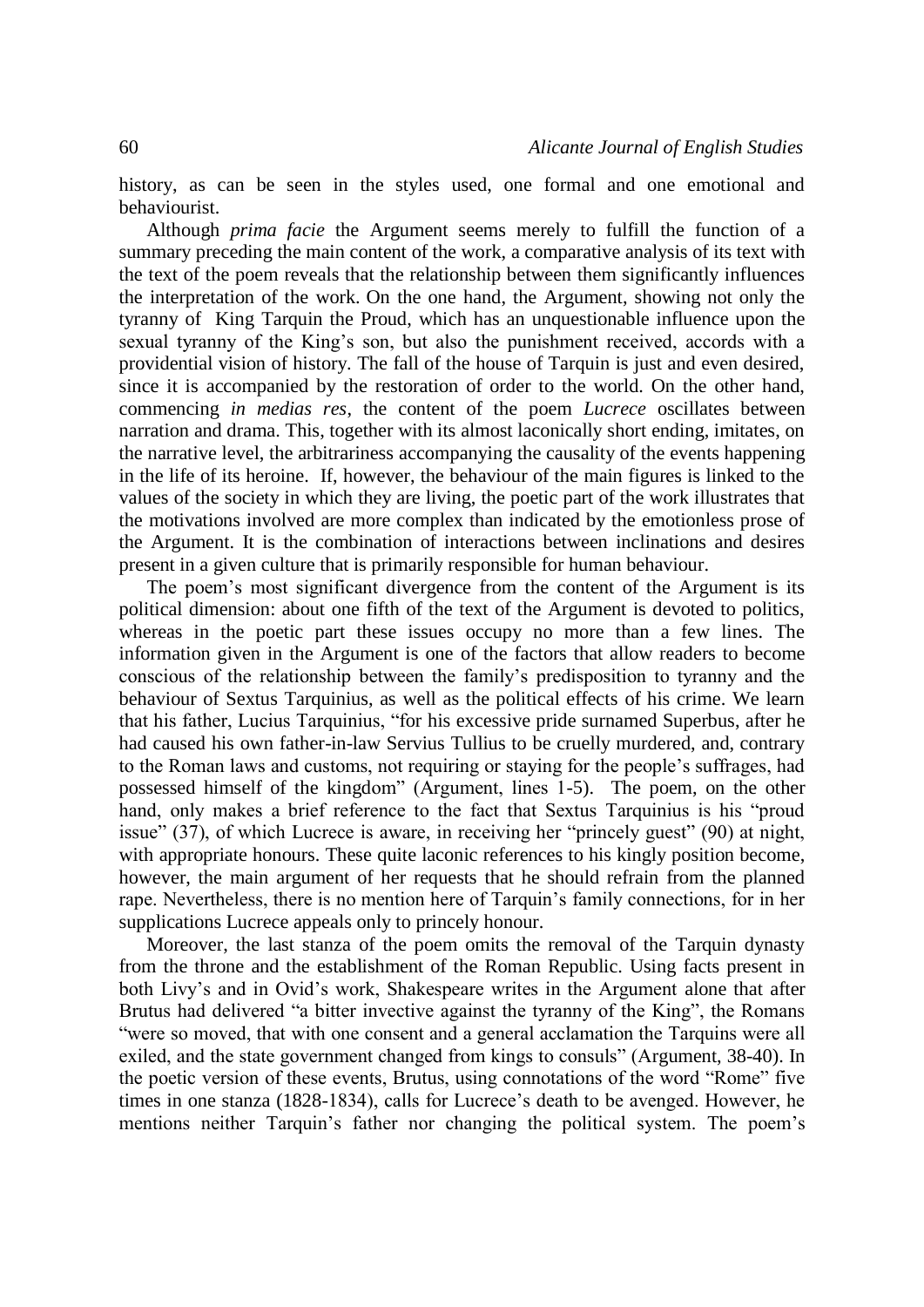conclusion states that only Tarquin/the rapist has been exiled from the city: "The Romans plausibly did give consent / To Tarquin's everlasting banishment" (1854- 1855).

The poetic version gives precedence to the personal dimension of the events, presenting the story as a tale about the tragedy of a woman —a rape victim, woven into *Realpolitik*. Beginning the poem in the midst of the action, when "From the besieged Ardea all in post, / Borne by the trustless wings of false desire, / Lust-breathed Tarquin leaves the Roman host" (1-3) and sets off for Rome in order to pay Lucrece a night visit, Shakespeare radically shortens the initial historical context. With the betting episode omitted, Tarquin's desire is not born at the sight of Lucrece during his previous visit, as presented in the Argument, but is caused by the description of her beauty given by her husband. The narrator questions Collatine's behaviour: "Or why is Collatine the publisher / Of that rich jewel he should keep unknown / From thievish ears, because it is his own?" (33-35). It is as if he were suggesting that Collatine himself could be judged complicit in the rape.

The translation of Lucrece's suffering into the literary form of the "lament" also constitutes an interpretation of her attitude to history. She cannot see the forwardreaching effects of the rape from a political perspective: she perceives revenge —the accomplishment of which will depend on nothing more than men's courage— only in personal terms. Furthermore, she interprets the fall of Troy in a similar way. The painting, and especially the figure of Hecuba, strengthens her complaint caused by her own suffering and the suffering of others, but without provoking the thought of Aeneas's restoration of the city's power. This attitude to history, based on grievances, intensifies past unhappiness and past tragedies, without providing hope for a better future. It shows the limited needs of an individual rather than the nation's widely understood mission. Conferring upon Lucrece this particular attitude to history translates the passive role of women in political and social life so typical both in antiquity and in the Elizabethan era, into the language of poetry. Barbara Babcock claims that although women play a "central" role in the Rome created by Shakespeare, they are situated on the "social peripheries" (1978: 32). Their centrality is related to their biology, and —more specifically— their sexuality, whereas it was the boundaries of *domus* that did not allow them to appear on the public *forum*. In contrast to this stance is the epic or heroic reading of history by Brutus: rejecting the "dew of lamentations" (1829) and attempting instead to sooth and even completely relieve the pain by the use of force (1829). This attitude to history also requires breaking with the passive role of the victim for the benefit of aggressively shaping one's own fate and the fate of the nation. This kind of attitude to history can be justified by the interpretation of historical causality in the categories of divine providence, or —as in the case of Brutus— by assigning oneself the power to shape the future.

The depiction of the emotional states of the main characters, that is of Tarquin and Lucrece, constitutes one of the most visible differences between the Argument and the poem. In the former there are short, obvious observations, such as "Lucrece, in this lamentable plight" (Argument, 25), whereas the poem abounds with extensive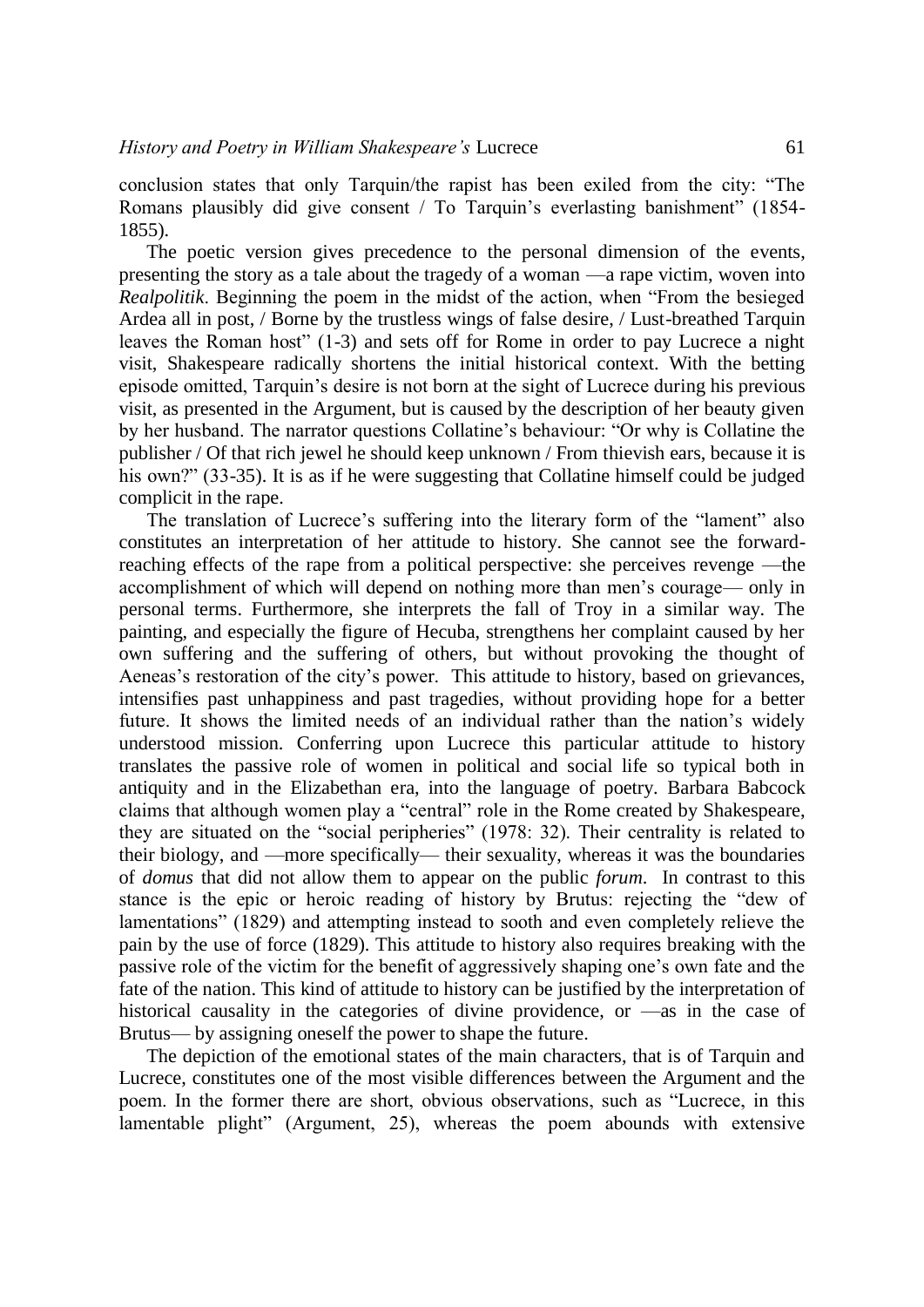fragments capturing the characters' psychological states. Hence, Tarquin is constantly struggling with himself, analyzing the psychology of his motives, and Lucrece is trying to cope with the increasing feeling of injustice and shame, which she perceives in personal and social terms. This specific psychomachia was rendered by Shakespeare in extensive monologues giving the details of each of the particular characters' reasoning, especially in the moments preceding the rape and the suicide, respectively. This device reveals a common truth: private matters always have a public and social dimension.

In other words, the poetic retelling affects the readers' emotions, not only through the description, but also by provoking *lacrimae rerum*, whereas the prosaic version of the Argument is inseparably bound to intellectual perception, teaching us that all authority based on tyranny will meet due punishment. Although a cursory reading of *Lucrece* may give the impression that it is this part of the work that is the source of unquestioned historical truth, its interpretation in the context of the poem reveals the omissions and half-truths concealed within it. Examples of these are, among others, the lack of reference to Brutus's earlier hypocrisy, and his political manoeuvring after Lucrece's death, which cast doubt on his moral engagement not only in the revenge, but also in the matter of changing the system of government. All things considered, a comparison of the prosaic and poetic versions of the events undermines the initial belief in the objectivity of the Argument as an example of historical documentation.

Paying equal attention to both forms of discourse, that is to historical prose and to poetry, Shakespeare's work alerts the reader to interpretational traps connected with the literary form of discourse. The Argument introduces a wide historical background, but it omits the personal motivations of the main characters' actions. On the other hand, although the text of the poem is inseparably connected with the ethical dimension of their behaviour, such as complicating the reason why Brutus calls for revenge after Lucrece's death, it is unable to reveal the political perspective within the wider historical context as the prose does. Undoubtedly, both historical prose and historical poetry are governed by their own laws, but in both cases a crucial role is played by the choice of facts, the decision where to begin and where to end the sequence of events and the omission or development of the events' complexity. Lucrece's suicidal death might seem to be an exceptionally propitious moment to end a poem. This literary work, however, culminates with political upheaval. The poem *Lucrece* alerts readers to the fact that even if the selection of accessible source materials is mainly based on intuition alone, it undoubtedly influences the interpretation of the events they depict.

Moreover, creative interpretation of history, as Shakespeare proves in his work, is also affected by the choice of vocabulary and poetic form. Both the beginning and the ending of the poem draw attention to the meaning of the word "publish" (33), which in the sense of "public announcement" exerts an influence not only upon the individual, but also upon the life of a nation. The "publishing" of Lucrece's virtues by Collatine leads to her rape and suicide, and the "publishing" of Tarquin's dishonour constitutes a prelude to the change in the system of government. In the poem, there are also many references to various ways in which narration can capture past events. For instance, seeking Lucrece's favour and trust, Tarquin praises her husband's courage (106), thus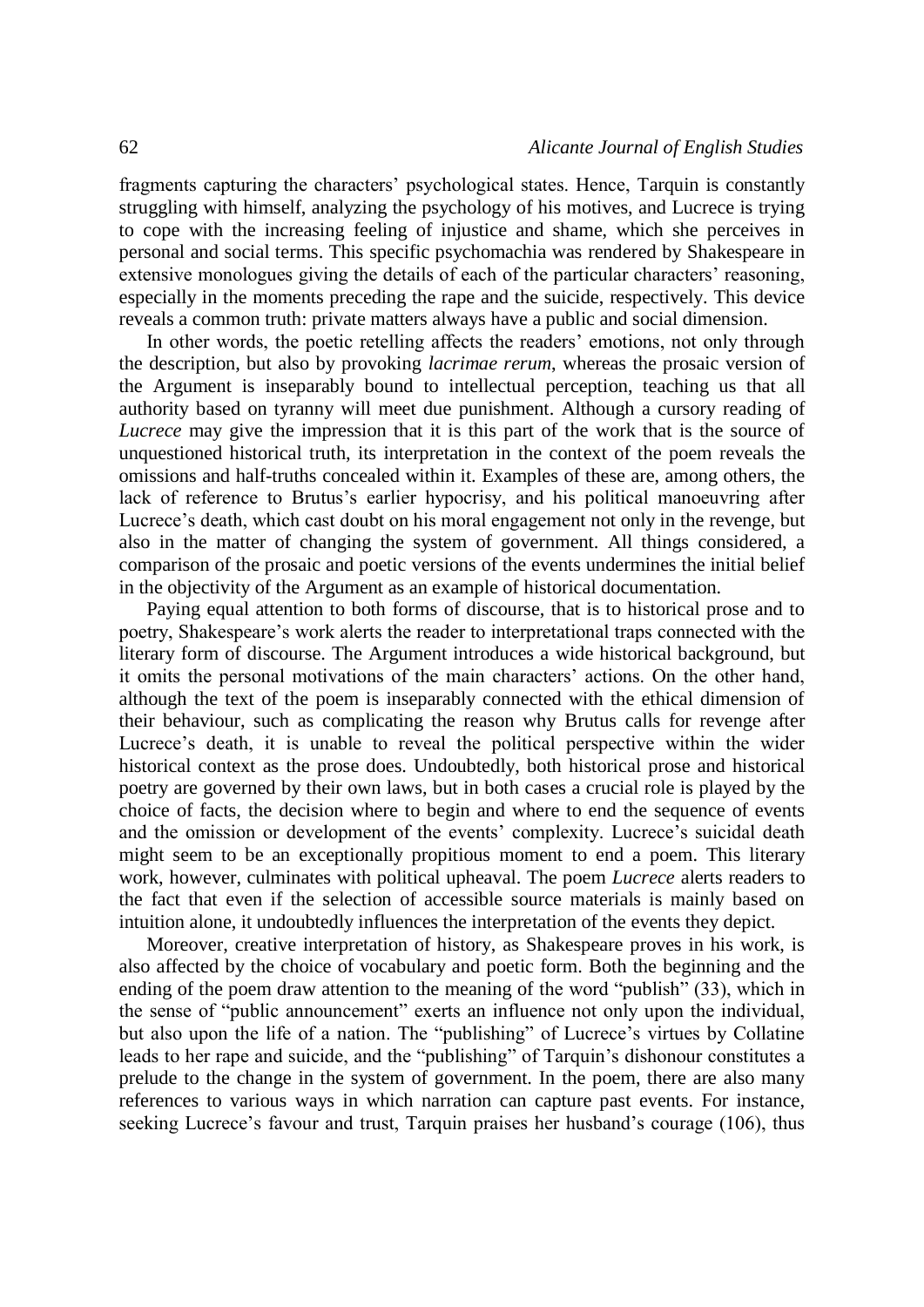making use of hyperbolic flattery. On the other hand, Lucrece's fears that her tragedy shall become the subject of ballads or tales for children indicate that narrative forms have a fundamental influence upon the interpretation of past events.<sup>5</sup>

One of the leading motives of the poem is "reading," or —more precisely— "deciphering" / "interpreting" the texts as understood in a cultural sense. And so, for example, as Tarquin creeps to Lucrece's bedroom he is unable to properly interpret nature's ominous signs that warn him against committing the crime (323-26). Neither are his comrades-in-arms nor King Tarquin the Proud able to see through Junius Brutus's hypocrisy, whose mask is feigned mental retardation. And it is Lucrece who makes the greatest number of interpretative mistakes. She incorrectly interprets Tarquin's facial expression when he suddenly appears at her house at night. Furthermore, in the morning, when she is giving the servant a letter addressed to Collatine, she is convinced that she sees the knowledge of her rape written on the servant's face. Reflecting upon the social response to her humiliation and shame (810- 12), Lucrece attempts to persuade herself to commit suicide in order to be "the mistress of [her] fate" (1069). Her fate will become a text that will not "publish", but punish.

The fact that the main part of *Lucrece* is occupied by a narrative poem can be regarded as proof of privileging poetry, which was propagated by Sidney in *Apologie for Poetrie*:

Compare we the Poet with the Historian, and with the Morrall Philosopher, and if, hee goe beyond them both, no other humaine skill can match him. For as for the Diuine,with all reuerence it is eurer to be excepted, not only for hauing his scope, as afr beyonde as any of these as eternite exceedeth a moment, but euen for passing each of these in themselves. (16)

This assertion is, however, a simplification. Both the Argument and the body of the poem record only selected elements of the story (Brandt, 1993: 22-32). Both, above all, present the author's creative capacities to translate complicated and complex source material, which cannot be subject to unequivocal interpretation, into the form of a limited transcript.

To a certain degree, Shakespeare explains the artistic *credo* of his work in the description of the fall of Troy shown in the picture:

For much imaginary work was there, – Conceit deceitful, so compact, so kind, That for Achilles' image stood his spear Gripp'd in an armed hand; himself behind Was left unseen, save to the eye of mind: A hand, a foot, a face, a leg, a head Stood for the whole to be imagined. (1422-1428)

In demonstrating the way in which the painter had been able, by means of details, to capture the epic quality of the events, Shakespeare adduces a synecdoche that is to aid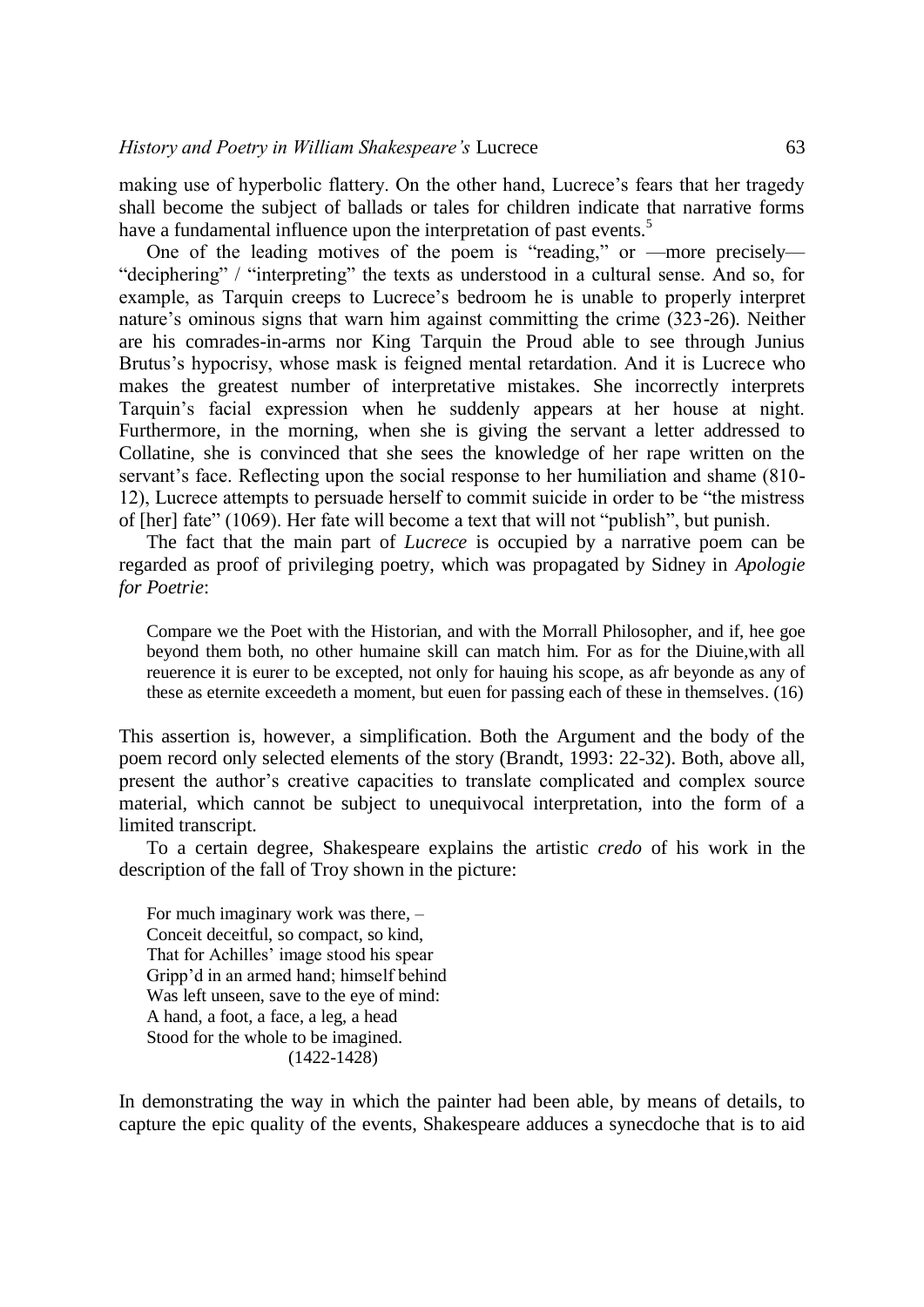in understanding the connection between historical sources and a literary work —a narrative poem in this case— created on the basis of these sources. These relationships and subsequent dependencies are founded on selecting the proper episodes, zooming in on them and setting them in the appropriate historical context. Only by means of analyzing the parts presented by histories can one reach an understanding of the past's complexity, and yet this complexity will never allow one to see the whole picture. The use of a two-part structure for *Lucrece* strengthens the impression that Shakespeare acknowledged these imperfections when translating the complicated interpretative mosaic present in the poem's sources into artistic language. It is a mistake to regard the Argument as a miniature of the poem, as it undoubtedly constitutes an indispensable part. Michael Pratt seems to be right in calling it "a prose envelope, but an envelope indicating how we are to understand the poetical letter inside it" (1983: 20).

The two-part structure of Shakespeare's *Lucrece* also becomes an inspiration for the analysis of the relationship between history/historiography and poetry, in which one of the essential elements is the question of the process of interpreting narrative texts and their use of language, style, form and literary genre. By reconsidering the customary priority of historical/"true" (as based on facts) narration, present in the Argument, Shakespeare's work demonstrates that poetical narration does not guarantee historical credibility either, even if it may be due to the genre dimension pertinent to it. It is also worth paying attention to the problem of the lack of faith in any historical narration, including chronicles, scholarly recordings, political pamphlets, eulogies, as well as calumnies, and literary texts written in all possible genres. As usually happens in Shakespeare's works, the author asks questions, but does not give any explicit or unequivocal answers. Moreover, falling in line with the sixteenth-century debate on the credibility of historical sources, the reading of *Lucrece* encourages us to judge the socalled authenticity or actuality of past events as depicted in different genres of literary texts, paying attention to the fundamental significance of narrative, stylistic and linguistic interdependencies.

## **Notes**

1. The extended title *The Rape of Lucrece* did not appear before the 1616 edition. Since it was the year of the poet's death, it is not known whether he knew about the title change. In Shakespeare's day, there were two functioning orthographies of the name: "Lucrece" and "Lucretia." For a further explanation of this subject see Kujawińska Courtney (2011: 29-40).

2. Shakespeare would have also been familiar with the versions of Lucrece's story presented by Geoffrey Chaucer in *The Legends of Good Women* (1680-1885) and by William Painter in *The Palace of Pleasure* (1566), cited by Geoffrey Bullough in his monumental work *Narrative and Dramatic Sources of Shakespeare* (1957: 179-199). Livy's work is, however, not mentioned among the excerpts from the works given by Bullough since, according to the critic, "the dramatist seems to have had before him a copy of Titus Livy's *History of Rome* (Chapters LVII-LX), represented here by the fairly close version made by Painter for his *Palace of Pleasure* (1566)" (179). Bullough also believes also that "[t]hroughout Shakespeare is expanding Ovid's brief account […], and filling out the outline of the Roman's sophisticated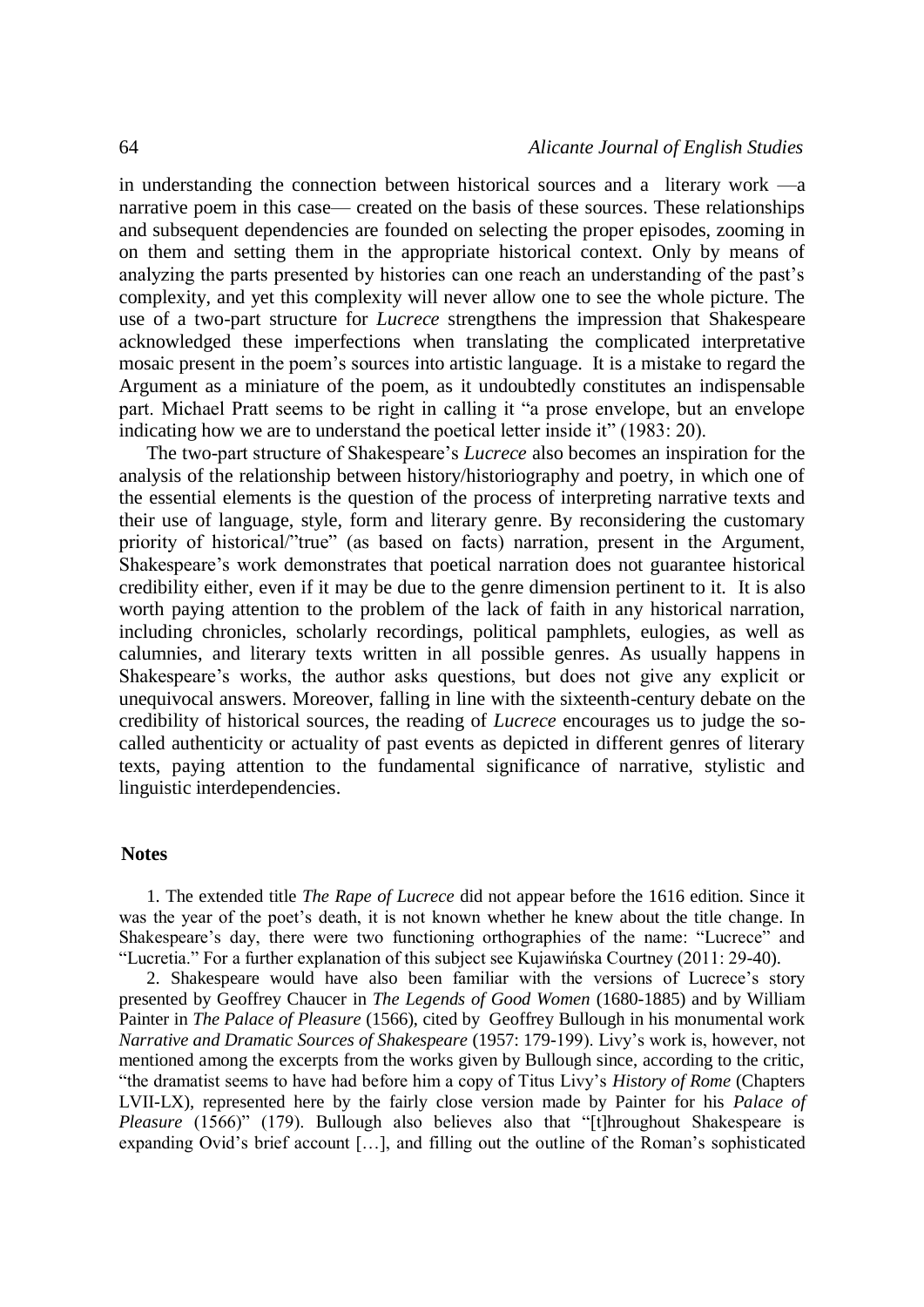simplicity with long disquisitions on the physical and emotional states of the two main figures [Lucrece and Tarquin] as they occur, disquisitions conducted with ritualistic stylization as the contrast between virtue and vice, innocence and lust, hospitality and betrayal, is enforced with rhetorical antithesis and paradox" (1957: 180).

3. It is only in *Lucrece* that Shakespeare made use of an Argument, which in those times played the role of an extended summary. Plays such as *Romeo and Juliet, Henry V, Troilus and Cressida, Henry VIII* and *Two Noble Kinsmen* open with a Prologue, which summarizes the plot and sets the scene for the events about to take place. In the romance *Pericles* this task is fulfilled by Gower, an actual character. A different device is used in *The Tempest*, in which the story preceding the drama is told by Prospero, one of the main characters of the play, although not at the beginning but in the course of the action (1.2.66-187). There is also the Induction in *The Taming of the Shrew,* in the form of a short play preceding the main plot and referring to the subject of the drama (Kujawińska Courtney, 1990: 137-151).

4. The problem of the difficulties met by literary authors seeking to represent historical events in a literary form constitutes the subject-theme of many scholarly works. See Hayden White (1973: 5-6).

5. In his dramatic works, Shakespeare returned to the issue of relating the fate of eminent individuals in forms that diminish their tragedies. Just before committing suicide Cleopatra fears that "saucy lictors/ Will catch at us like strumpets, and scald rhymers / Ballad us out o' tune. The quick comedians / Extemporally will stage us, and present / Our Alexandrian revels: Antony / Shall be brought drunken forth, and I shall see / Some squeaking Cleopatra boy my greatness / I' the posture of a whore." (*Antony and Cleopatra*, 5.2.213-219).

## **References**

- Babcock, Barbara (1978): *The Reversible World: Symbolic Inversion in Art and Society*. Ithaca: Cornell University Press.
- Baker, Herschel (1967): *The Race of Time: Three Lectures on Renaissance Historiography.*  Toronto: University of Toronto Press.
- Brandt, E. Bruce (1993): "Shakespeare's *The Rape of Lucrece*: Argument, Text, and Interpretation." In J. Ruud, ed., *Proceedings of the First Dakotas Conference on Earlier British Literature.* Aberdeen, South Dakota: Northern State University Press, 22-32.
- Bullough, Geoffrey, ed. (1957): *Narrative and Dramatic Sources of Shakespeare*. London: Routledge and Kegan Paul, Vol. 1.
- Chernaik, Warren (2011): The Myth of Rome in Shakespeare and His Contemporaries. Cambridge: Cambridge University Press.
- Cousin, A.D. (2000): *Shakespeare*'*s Sonnets and Narrative Poems*. Harlow, England: Longman.
- Hyland, Peter (2003): *An Introduction to Shakespeare*'*s Poems*. Palgrave.
- Kujawińska Courtney, Krystyna (1997): *Królestwo na scenie: Sztuki Szekspira o historii Anglii w teatrze angielskim*. Lodz: Wydawnictwo Uniwersytetu Łódzkiego.
- ––––– (2011): "Shakespeare's *The Rape of Lucrece*: Preliminary Survey of Its Literary and Dramaturgical Appropriations". In A. Weseliński, ed., *Anglica: Literature and Culture in Context.* Warszawa: Wydawnictwo Uniwersytetu Warszawskiego, 29-40.
- Miola, Robert (1983): *Shakespeare's Rome*. Cambridge: Cambridge University Press.